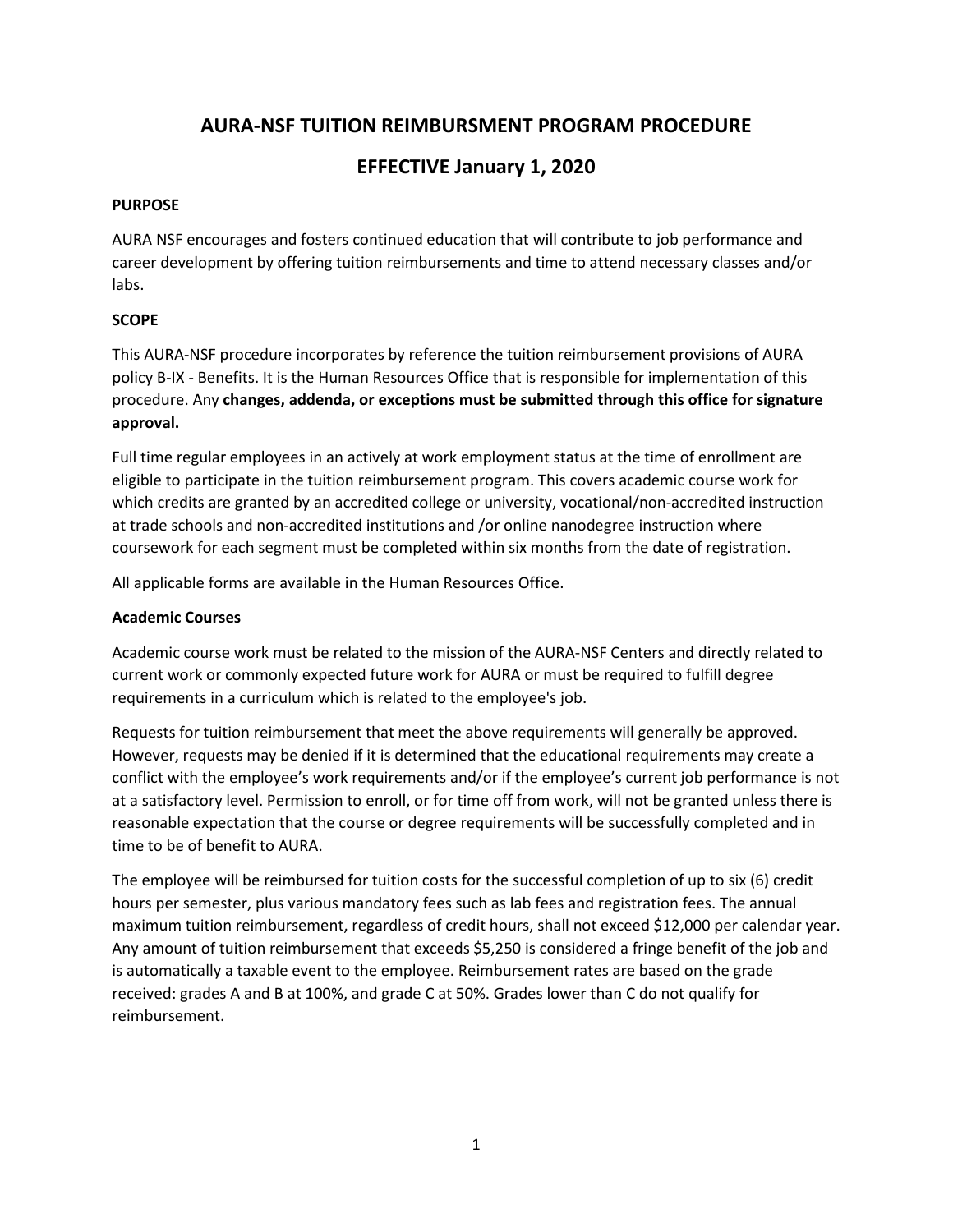#### **Other Reimbursements**

If an employee is entitled to educational benefits such as the G.I. Bill or similar grants or scholarships, reimbursement will be only for the amount by which the tuition and allowable mandatory fees exceed the benefits received.

#### **Tuition Repayment at Termination (new)**

If employment at AURA-NSF is voluntarily terminated, the employee must repay in full any tuition reimbursement benefits received within one (1) year of the termination date. Tuition repayments will be deducted from final pay if not repaid in advance of the termination date. In the event final pay is insufficient to recover tuition benefit payments, the organization and individual will document a repayment plan (not to exceed three (3) months) to recover the outstanding balance due.

Employees who accept tuition reimbursement, commit to regular full-time time service for one year following the completion of the last course. In the event that an employee voluntarily terminates their employment or is terminated for cause at any time during the course of employment, the employee agrees to repay the tuition, associated fees, and taxes, if any, that have been paid for all courses. Repayment will not be required if the termination of their employment is due to death, long-term disability, layoff or involuntary termination for any reason other than cause.

If an employee does not repay any amounts due as indicated above on or before my last day of employment, any such amounts will be deducted from the employee's final paycheck or from any other amounts payable to the employee upon or following termination of employment, including but not limited to accrued vacation, bonuses or special compensation awards, and will authorize such deduction. Employees will also acknowledge that any balance still owed to after the deductions referenced above must be repaid to AURA. Note: All participating employees are required to sign the Tuition Reimbursement Program Form

#### **Vocational/Non-accredited Courses**

Courses taken at a vocational or non-accredited institution must be directly related to the employee's job to qualify for tuition reimbursement. The employee will be reimbursed in full by showing evidence of satisfactory completion of the course. If grades are granted, the employee will be reimbursed at the same rate accredited course work is reimbursed.

#### **Class/Lab Attendance**

AURA-NSF encourages all employees to enroll in course work outside their normal work hours whenever possible. However, it is recognized that occasionally this may not be possible, and the employee may need to attend a class or lab during work hours. If necessary, the employee may take up to three (3) hours per week to attend class or up to four (4) hours per week to attend a lab.

Prior to requesting authorization for academic leave, the supervisor and the employee should exhaust other options for adjusting the work schedule to accommodate the time off needed for the class. All requests for academic leave must be approved in advance by the supervisor and Human Resources. Human Resources will notify Payroll that the leave may be accepted. Timecards containing academic leave will not be processed by Payroll unless such leave has previously been approved and authorized by